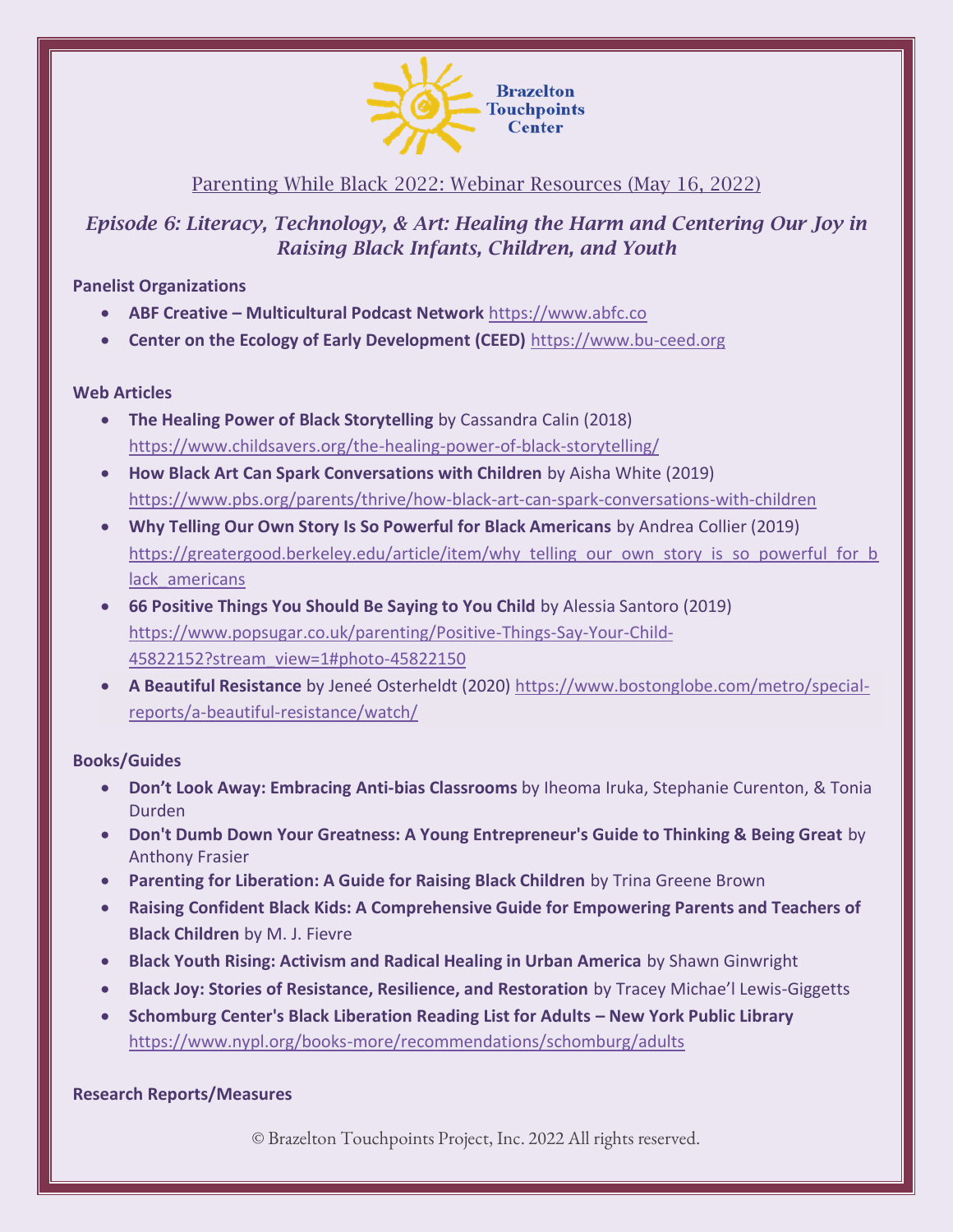

- **Assessing Classroom Sociocultural Equity Scale (ACSES) – CEED at Boston University**
	- o [https://www.bu-ceed.org/uploads/1/3/3/0/133043669/acses\\_ceed.pdf](https://www.bu-ceed.org/uploads/1/3/3/0/133043669/acses_ceed.pdf)
	- o <https://www.bu-ceed.org/education-for-self-actualization-acses-and-montessori.html>
- **Black Child National Agenda: America Must Deliver on its Promise** by Iruka, James, Reaves, & Forte (2021) [https://equity-coalition.fpg.unc.edu/wp-content/uploads/Black-Child-Natl-Agenda-](https://equity-coalition.fpg.unc.edu/wp-content/uploads/Black-Child-Natl-Agenda-Final2_Web.pdf)[Final2\\_Web.pdf](https://equity-coalition.fpg.unc.edu/wp-content/uploads/Black-Child-Natl-Agenda-Final2_Web.pdf)

### **Resources for Children**

#### *Children's books*

- *I Am Every Good Thing* by Derrick D. Barnes
- *Black Boy Joy* by Kwame Mbalia
- *All Because You Matter* by Tami Charles
- *M is for Melanin* by Tiffany Rose
- *Hair Love* by Matthew A. Cherry
- *Have You Thanked an Inventor Today?* By Patrice McLaurin
- *JOY JOY JOY: The Anthem For Black Boys* by Nzinga-Christina Reid and Howard Barry
- *JOY JOY JOY: The Anthem For Black Girls* by Nzinga-Christina Reid and Howard Barry
- Young Gifted and Black: Meet 52 Black Heroes from Past and Present by Jamia Wilson
- *More Reading Lists/Collections*
	- o **Racially Affirming Books for Black Children (CEED)** [https://www.bu](https://www.bu-ceed.org/uploads/1/3/3/0/133043669/tps_booklist.pdf)[ceed.org/uploads/1/3/3/0/133043669/tps\\_booklist.pdf](https://www.bu-ceed.org/uploads/1/3/3/0/133043669/tps_booklist.pdf)
	- o **Sherman Center Diverse Books Collection Classification Table**  [https://shermancenter.umbc.edu/files/2020/06/SC\\_DBP\\_Collection\\_ClassificationTable\\_6.](https://shermancenter.umbc.edu/files/2020/06/SC_DBP_Collection_ClassificationTable_6.2020-%201.pdf) [2020-](https://shermancenter.umbc.edu/files/2020/06/SC_DBP_Collection_ClassificationTable_6.2020-%201.pdf) 1.pdf
	- o **The African American Children's Book Project**  [https://theafricanamericanchildrensbookproject.org](https://theafricanamericanchildrensbookproject.org/)
	- o **'Give the Children the Poems and Stories of Their Own People': A reading list hints at the richness and breadth of African American children's writing before Brown v. Board of Education** by Brigitte Fielder (2022) [https://www.nytimes.com/article/childrens-books](https://www.nytimes.com/article/childrens-books-black-authors.html)[black-authors.html](https://www.nytimes.com/article/childrens-books-black-authors.html)
	- o **Schomburg Center's Black Liberation Reading List for Kids – New York Public Library** <https://www.nypl.org/books-more/recommendations/schomburg/kids>

### *Podcasts (ABF Creative)*

- **Charm Words Podcast** <https://www.abfc.co/shows/charm-words-affirmations-for-kids/>
	- **Join the email list to be updated when the Charm Words card deck is released!**
- **African Folktales with Miss Jo Jo** <https://www.abfc.co/shows/african-folktales/>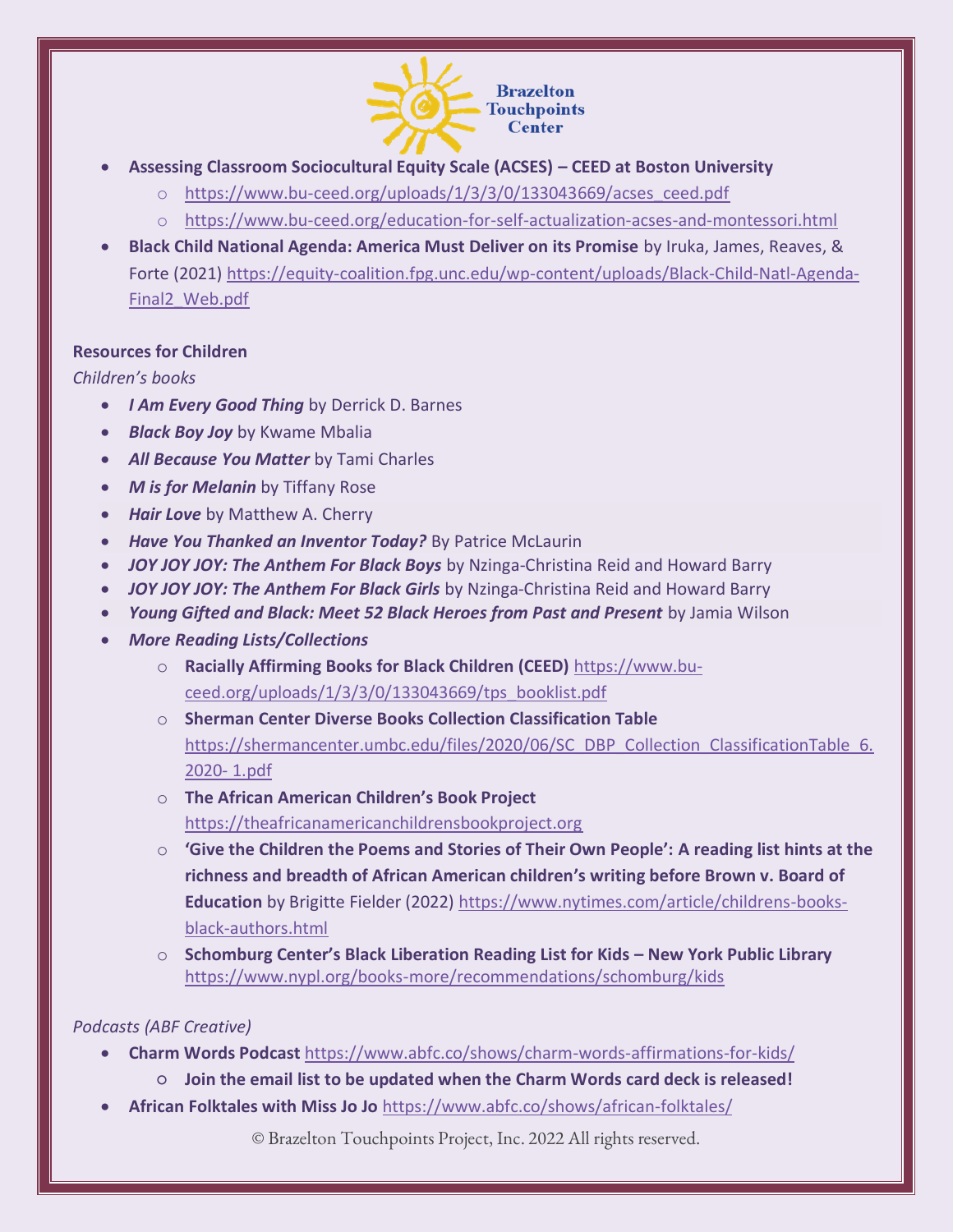

• **Adventures of Cairo** <https://www.abfc.co/shows/the-adventures-of-cairo/>

#### *Apps*

• **We Read Too** – Discover books for young readers written by and about people of color. [https://www.wereadtoo.com](https://www.wereadtoo.com/)

## *Children's Activities/Toys*

- **ABSee Me!** (Educational toys featuring brown girls & boys) [https://abseeme.com](https://abseeme.com/)
- **The Black Toy Store** (Online destination for hand-picked children's toys, games, books and gifts that reflect the beauty, joy diversity of the African Diaspora curated by Claudia Walker) <https://blacktoystore.com/>
- **Our Brown Boy Joy** [https://www.ourbrownboyjoy.com](https://www.ourbrownboyjoy.com/)

*More Media: Songs, Movies, Videos, etc.*

- **Bookmarks: Celebrating Black Voices** (Netflix Series) [https://www.netflixbookmarks.com](https://www.netflixbookmarks.com/)
- **Celebrate Black Voices: Resources (Common Sense Media)**  <https://www.commonsensemedia.org/celebrate-black-voices-resources-hub>
- **Brown Skin Girl** by Beyoncé, Blue Ivy, SAINt JHN, WizKid <https://www.youtube.com/watch?v=vRFS0MYTC1I>
- **I Love My Hair** by Gracie's Corner <https://www.youtube.com/watch?v=AXrLePgwO4c>
- **JOY JOY JOY: The Anthem For Black Boys by Nzinga-Christina Reid and Howard Barry** (Read aloud by: Story J Storytime)<https://www.youtube.com/watch?v=MlXjpHMVl30>
- **Hey Black Child by Useni Eugene Perkins** (Read aloud by: Sankofa Read Aloud) <https://www.youtube.com/watch?v=ca9aqf1k1Y4>

### *More Affirmations*

- **Empowered Black Girl: Joyful Affirmations and Words of Resilience** by M. J. Fievre [https://www.amazon.com/Empowered-Black-Girl-Affirmations-Self-](https://www.amazon.com/Empowered-Black-Girl-Affirmations-Self-Esteem/dp/1642505609/ref=asc_df_1642505609/?tag=hyprod-20&linkCode=df0&hvadid=509203545053&hvpos=&hvnetw=g&hvrand=9158329765780974453&hvpone=&hvptwo=&hvqmt=&hvdev=c&hvdvcmdl=&hvlocint=&hvlocphy=9001937&hvtargid=pla-1224034726039&psc=1)[Esteem/dp/1642505609/ref=asc\\_df\\_1642505609/?tag=hyprod-](https://www.amazon.com/Empowered-Black-Girl-Affirmations-Self-Esteem/dp/1642505609/ref=asc_df_1642505609/?tag=hyprod-20&linkCode=df0&hvadid=509203545053&hvpos=&hvnetw=g&hvrand=9158329765780974453&hvpone=&hvptwo=&hvqmt=&hvdev=c&hvdvcmdl=&hvlocint=&hvlocphy=9001937&hvtargid=pla-1224034726039&psc=1)[20&linkCode=df0&hvadid=509203545053&hvpos=&hvnetw=g&hvrand=9158329765780974453&](https://www.amazon.com/Empowered-Black-Girl-Affirmations-Self-Esteem/dp/1642505609/ref=asc_df_1642505609/?tag=hyprod-20&linkCode=df0&hvadid=509203545053&hvpos=&hvnetw=g&hvrand=9158329765780974453&hvpone=&hvptwo=&hvqmt=&hvdev=c&hvdvcmdl=&hvlocint=&hvlocphy=9001937&hvtargid=pla-1224034726039&psc=1) [hvpone=&hvptwo=&hvqmt=&hvdev=c&hvdvcmdl=&hvlocint=&hvlocphy=9001937&hvtargid=pla-](https://www.amazon.com/Empowered-Black-Girl-Affirmations-Self-Esteem/dp/1642505609/ref=asc_df_1642505609/?tag=hyprod-20&linkCode=df0&hvadid=509203545053&hvpos=&hvnetw=g&hvrand=9158329765780974453&hvpone=&hvptwo=&hvqmt=&hvdev=c&hvdvcmdl=&hvlocint=&hvlocphy=9001937&hvtargid=pla-1224034726039&psc=1)[1224034726039&psc=1](https://www.amazon.com/Empowered-Black-Girl-Affirmations-Self-Esteem/dp/1642505609/ref=asc_df_1642505609/?tag=hyprod-20&linkCode=df0&hvadid=509203545053&hvpos=&hvnetw=g&hvrand=9158329765780974453&hvpone=&hvptwo=&hvqmt=&hvdev=c&hvdvcmdl=&hvlocint=&hvlocphy=9001937&hvtargid=pla-1224034726039&psc=1)
- **A-B-C Affirmations for Young Black Men: Grade-School** by E'Nyah Reed [https://www.amazon.com/B-C-Affirmations-Young-Black-](https://www.amazon.com/B-C-Affirmations-Young-Black-Men/dp/B09MYXSB9H/ref=asc_df_B09MYXSB9H/?tag=hyprod-20&linkCode=df0&hvadid=581994915246&hvpos=&hvnetw=g&hvrand=3928642451415304708&hvpone=&hvptwo=&hvqmt=&hvdev=c&hvdvcmdl=&hvlocint=&hvlocphy=9001937&hvtargid=pla-1699112831647&psc=1)[Men/dp/B09MYXSB9H/ref=asc\\_df\\_B09MYXSB9H/?tag=hyprod-](https://www.amazon.com/B-C-Affirmations-Young-Black-Men/dp/B09MYXSB9H/ref=asc_df_B09MYXSB9H/?tag=hyprod-20&linkCode=df0&hvadid=581994915246&hvpos=&hvnetw=g&hvrand=3928642451415304708&hvpone=&hvptwo=&hvqmt=&hvdev=c&hvdvcmdl=&hvlocint=&hvlocphy=9001937&hvtargid=pla-1699112831647&psc=1)[20&linkCode=df0&hvadid=581994915246&hvpos=&hvnetw=g&hvrand=3928642451415304708&](https://www.amazon.com/B-C-Affirmations-Young-Black-Men/dp/B09MYXSB9H/ref=asc_df_B09MYXSB9H/?tag=hyprod-20&linkCode=df0&hvadid=581994915246&hvpos=&hvnetw=g&hvrand=3928642451415304708&hvpone=&hvptwo=&hvqmt=&hvdev=c&hvdvcmdl=&hvlocint=&hvlocphy=9001937&hvtargid=pla-1699112831647&psc=1)